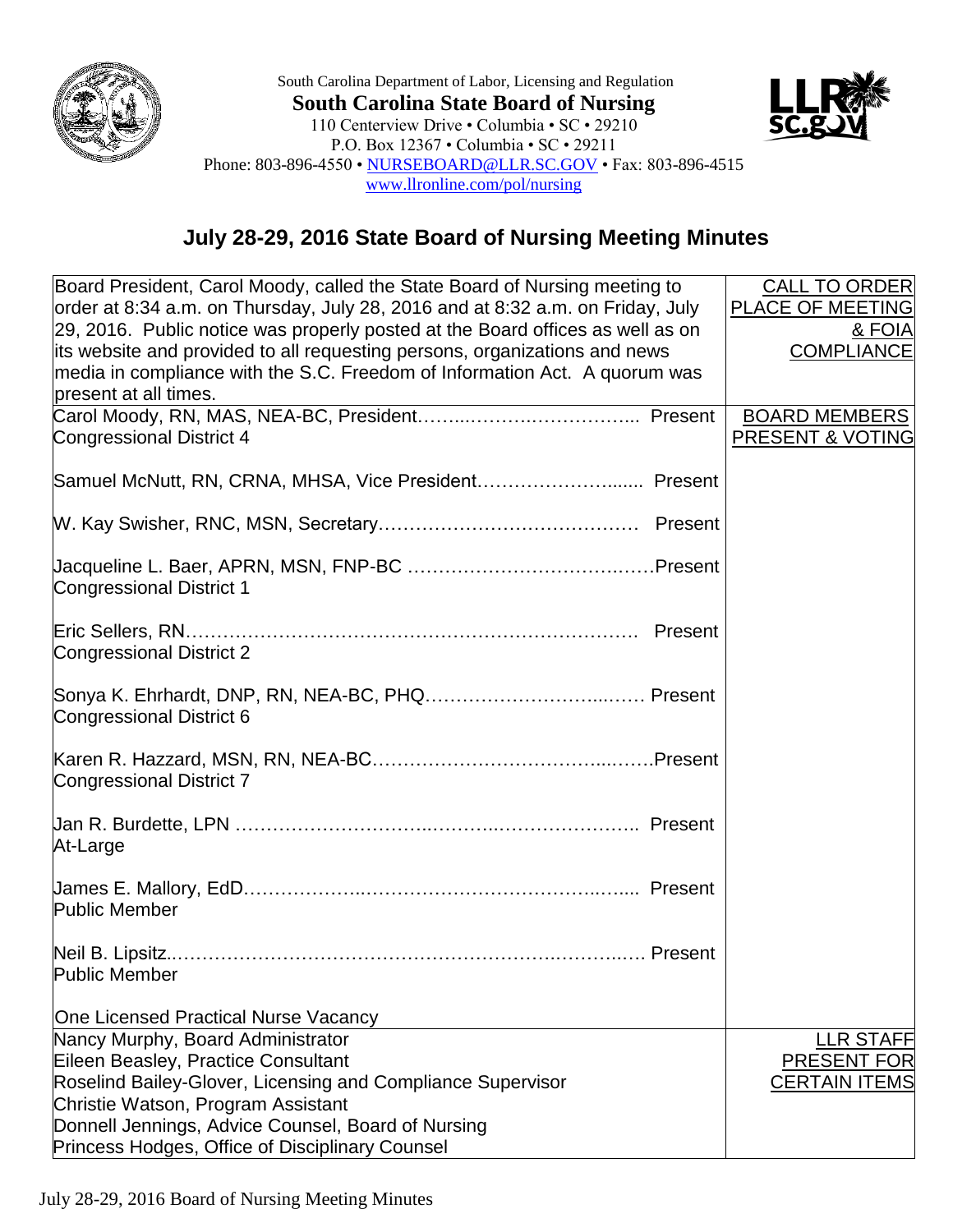| There were no absences for the July 28-29, 2016 Board of Nursing Meeting.                                                                                                                                | <b>EXCUSED</b>                       |
|----------------------------------------------------------------------------------------------------------------------------------------------------------------------------------------------------------|--------------------------------------|
|                                                                                                                                                                                                          | <b>ABSENCES</b>                      |
|                                                                                                                                                                                                          |                                      |
| The July 28-29, 2016 Board of Nursing Meeting Regular Agenda was presented                                                                                                                               | APPROVAL OF                          |
| for the Board's review and approval.                                                                                                                                                                     | <b>AGENDA</b>                        |
|                                                                                                                                                                                                          |                                      |
| A motion was made by Samuel McNutt to approve the July 28-29, 2016 Board of                                                                                                                              | <b>MOTION</b>                        |
| Nursing Regular Agenda. Neil Lipsitz seconded the motion. The motion carried                                                                                                                             |                                      |
| unanimously.                                                                                                                                                                                             |                                      |
| The Consent Agenda for the July 28-29, 2016 Board of Nursing meeting was                                                                                                                                 | <b>APPROVAL OF</b>                   |
| presented for the Board's review and approval/acceptance as information.                                                                                                                                 | <b>CONSENT AGENDA</b>                |
|                                                                                                                                                                                                          |                                      |
| a) For Acceptance: April 19, 2016 Advisory Committee on                                                                                                                                                  |                                      |
| <b>Nursing Education (ACONE) Meeting Minutes</b>                                                                                                                                                         |                                      |
| b) For Acceptance: April 14, 2016 Nursing Practice and<br><b>Standards Committee (NPSC) Meeting Minutes</b>                                                                                              |                                      |
| c) For Information: South Carolina Domestic Violence Summit                                                                                                                                              |                                      |
| d) For Information: NCSBN National Guidelines for Nursing                                                                                                                                                |                                      |
| Delegation                                                                                                                                                                                               |                                      |
| e) For Information: A Review of Criminal Convictions Among<br>Nurses 2012-2013 Journal of Nursing Regulation                                                                                             |                                      |
| f) For Acceptance: May 5, 2016 Board of Nursing Nominations                                                                                                                                              |                                      |
| <b>Committee Meeting Minutes</b>                                                                                                                                                                         |                                      |
| g) For Information: Budget (on table)                                                                                                                                                                    |                                      |
| A motion was made by Samuel McNutt to approve the July 28-29, 2016 Board of<br>Nursing meeting Consent Agenda as presented. Karen Hazzard seconded the<br>motion. The motion carried unanimously.        | <b>MOTION</b>                        |
|                                                                                                                                                                                                          |                                      |
| The May 19-20, 2016 Board of Nursing meeting minutes were presented for the<br>Board's review and approval.                                                                                              | <b>APPROVAL OF</b><br><b>MINUTES</b> |
|                                                                                                                                                                                                          |                                      |
| A motion was made by Kay Swisher to approve the May 19-20, 2016 Board of<br>Nursing meeting minutes as presented. Samuel McNutt and Neil Lipsitz<br>seconded the motion. The motion carried unanimously. | MOTION                               |
|                                                                                                                                                                                                          |                                      |
| The June 24, 2016 Board of Nursing meeting minutes were presented for the<br>Board's review and approval.                                                                                                |                                      |
| A motion was made by Samuel McNutt to approve the June 24, 2016 Board of                                                                                                                                 | <b>MOTION</b>                        |
| Nursing meeting minutes as presented. Karen Hazzard seconded the motion.                                                                                                                                 |                                      |
| The motion carried unanimously.                                                                                                                                                                          |                                      |
|                                                                                                                                                                                                          |                                      |
| At its February 16, 2016 meeting, the ACON voted to recommend that                                                                                                                                       | <b>WILLIAMSBURG</b>                  |
| Williamsburg Technical College return to the April 19, 2016 ACONE meeting                                                                                                                                | <b>TECHNICAL</b>                     |
| strengthening the Current Feasibility Study for a Proposed Associate Degree                                                                                                                              | <b>COLLEGE -</b>                     |
| Registered Nursing Education Program and clarifying the following:                                                                                                                                       | <b>CURRENT</b>                       |
|                                                                                                                                                                                                          | <b>FEASIBILITY STUDY</b>             |
| The student enrollment plans to include both the proposed ADN                                                                                                                                            | <b>FOR ESTABLISHING</b>              |
| students as well as the projected LPN transition students                                                                                                                                                | <b>AN ASSOCIATE</b>                  |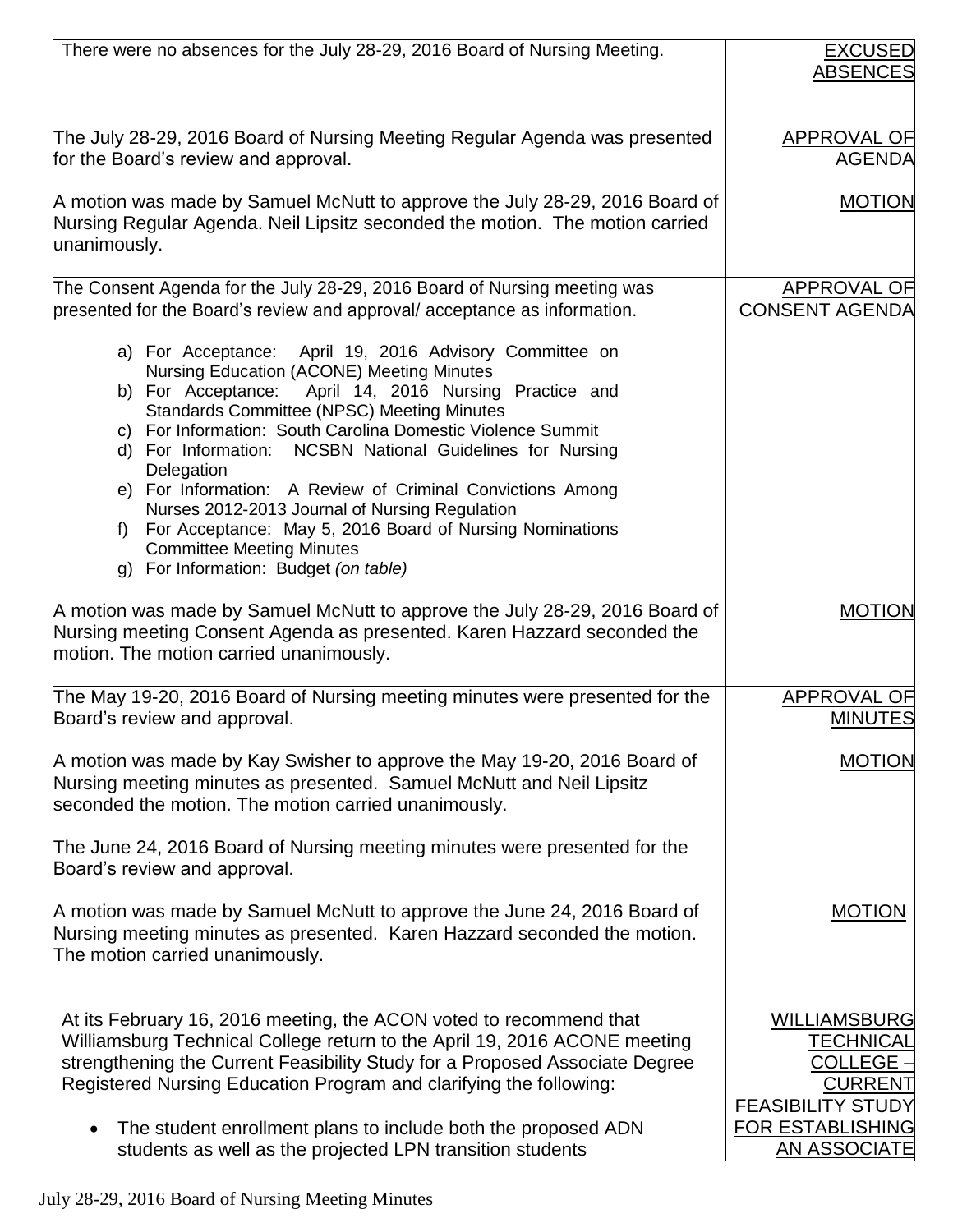| Clinical site experiences planned for the proposed student enrollment<br>$\bullet$<br>(as clarified above and without attrition considerations)<br>The plans for faculty and for meeting the ratio requirements of<br>Regulation 91-11.C.<br>The financial projections/ budgetary considerations/ availability of<br>$\bullet$<br>adequate financial resources                                                                                                                                                          | <b>DEGREE</b><br><b>REGISTERED</b><br><b>NURSING</b><br><b>PROGRAM</b> |
|-------------------------------------------------------------------------------------------------------------------------------------------------------------------------------------------------------------------------------------------------------------------------------------------------------------------------------------------------------------------------------------------------------------------------------------------------------------------------------------------------------------------------|------------------------------------------------------------------------|
| At its June 21, 2016 meeting, there was a quorum for the ACONE meeting.<br>However, after the recusals for this ACONE agenda item, there was not a<br>quorum to conduct business. The school representatives requested to be<br>scheduled to appear at the July Board of Nursing meeting.                                                                                                                                                                                                                               |                                                                        |
| The Williamsburg Technical College Current Feasibility Study for Establishing<br>an associate degree registered nursing program along with the response<br>materials submitted by Williamsburg Technical College were included in the<br>Board materials for their review.                                                                                                                                                                                                                                              |                                                                        |
| Patty Lee, President, Clifton Elliott, Vice President of Academic Affairs and<br>Heather Anderson, Nursing Department Head, Williamsburg Technical College<br>appeared before the Board to seek approval for program development<br>regarding establishing a proposed registered nursing program and to respond<br>to questions by the Board.                                                                                                                                                                           |                                                                        |
| Discussion included though was not limited to clinical sites for student<br>experiences, financial matters, faculty and student pool, LPN to ADN bridge<br>plans, clinical instructors, preceptor plans, faculty/ student ratios, student<br>enrollment plans, admission criteria and grading scale revision.                                                                                                                                                                                                           |                                                                        |
| A motion was made by Kay Swisher to accept the information and to approve<br>the Williamsburg Technical College to continue with program development.<br>Samuel McNutt and Neil Lipsitz seconded the motion. The motion carried<br>unanimously.                                                                                                                                                                                                                                                                         | <b>MOTION</b>                                                          |
| At its June 24, 2016 meeting, the Board voted to:                                                                                                                                                                                                                                                                                                                                                                                                                                                                       | <b>BROWN MACKIE</b>                                                    |
| 1) Grant the motion to convert involuntary closure to a voluntary closure<br>2) Accept the current proposed teach out plan<br>3) Appear at the Board of Nursing meeting in July to provide a program<br>status update and to present a final version of the teach out plan<br>including, but not limited to:<br>• Faculty contracts<br>Information regarding institutions that will accept student<br>transfers<br>Continue to comply with the verbal order announced by the Board of<br>4)<br>Nursing on May 19, 2016. | <b>COLLEGE -</b><br><b>PROGRAM STATUS</b><br><b>UPDATE</b>             |
|                                                                                                                                                                                                                                                                                                                                                                                                                                                                                                                         |                                                                        |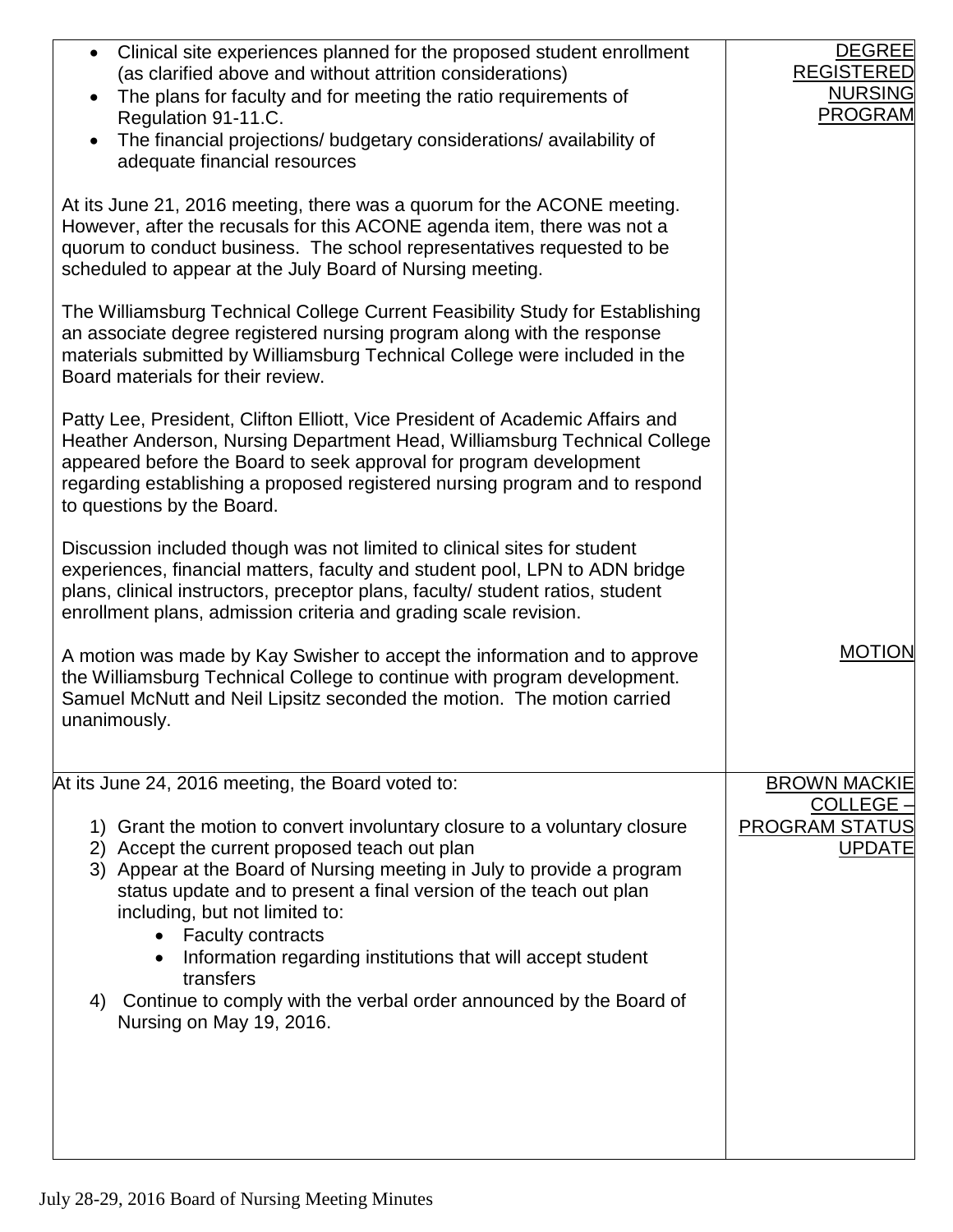| Uulia Denniston, Regional Campus President, Louise Outlaw, Nursing Program<br>Administrator and David Tipps, Dean of Academic Affairs, Brown Mackie<br>College, appeared before the Board to provide a program status update. The<br>materials submitted by the College were provided for the Board's review. |                                                                                              |
|---------------------------------------------------------------------------------------------------------------------------------------------------------------------------------------------------------------------------------------------------------------------------------------------------------------|----------------------------------------------------------------------------------------------|
| Discussion included though was not limited to, teach out plans, HESI,<br>remediation plans, faculty contracts/ plans, NCLEX results, HURST and Kaplan<br>reviews, student transfer opportunities, financial matters and re-entry students.                                                                    |                                                                                              |
| A motion was made by Samuel McNutt to accept the information presented and<br>to allow the request for those students to complete the program within the<br>allotted time. Kay Swisher seconded the motion. The motion carried<br>unanimously.                                                                | <b>MOTION</b>                                                                                |
| At its June 21, 2016 meeting, the Advisory Committee on Nursing Education<br>(ACONE) voted to recommend the Board approve the LPN Equivalency Policy<br>revisions as presented.                                                                                                                               | <b>ADVISORY</b><br><b>COMMITTEE ON</b><br><b>NURSING</b><br><b>EDUCATION</b>                 |
| Discussion included though was not limited to, ineligibility to continue in the RN<br>program and the applicant providing a written statement that he/ she has<br>reviewed the Nurse Practice Act/ LPN components                                                                                             | $(ACONE) - LPN$<br><b>EQUIVALENCY</b><br><b>POLICY</b>                                       |
| A motion was made by Samuel McNutt to accept the LPN Equivalency Policy<br>revisions recommended by ACONE as presented. Kay Swisher seconded the<br>motion. The motion carried unanimously.                                                                                                                   | <b>MOTION</b>                                                                                |
| Dylan Sitterle, Professional and Occupational Licensing, presented a CE Broker<br>update. Materials regarding the company, audit and electronic services were<br>provided for the Board's review.                                                                                                             | <b>CE BROKER</b><br><b>UPDATE</b>                                                            |
| Discussion included though was not limited to state procurement procedures<br>and proposed implementation.                                                                                                                                                                                                    |                                                                                              |
| Mr. Sitterle also thanked the Board of Nursing for the support of and<br>participation on the Governor's Domestic Violence Task Force. There is a listing<br>that has been updated of Domestic Violence Courses for CE Credit available on<br>the Board of Nursing website homepage.                          |                                                                                              |
| The Board was provided with key provisions of the enhanced RN/ LPN Nurse<br>Licensure Compact (eNLC) for review/ discussion.                                                                                                                                                                                  | <b>RN/LPN NURSE</b><br><b>LICENSURE</b><br><b>COMPACT</b>                                    |
|                                                                                                                                                                                                                                                                                                               | <b>RECOVERYING</b><br><b>PROFESSIONALS</b><br>PROGRAM (RPP)<br><b>(EXECUTIVE</b><br>SESSION) |
| A motion was made by Karen Hazzard to go into executive session for the<br>purpose of receiving legal counsel. RPP staff, Mark Sanders, Chief Investigator,                                                                                                                                                   | <b>MOTION</b>                                                                                |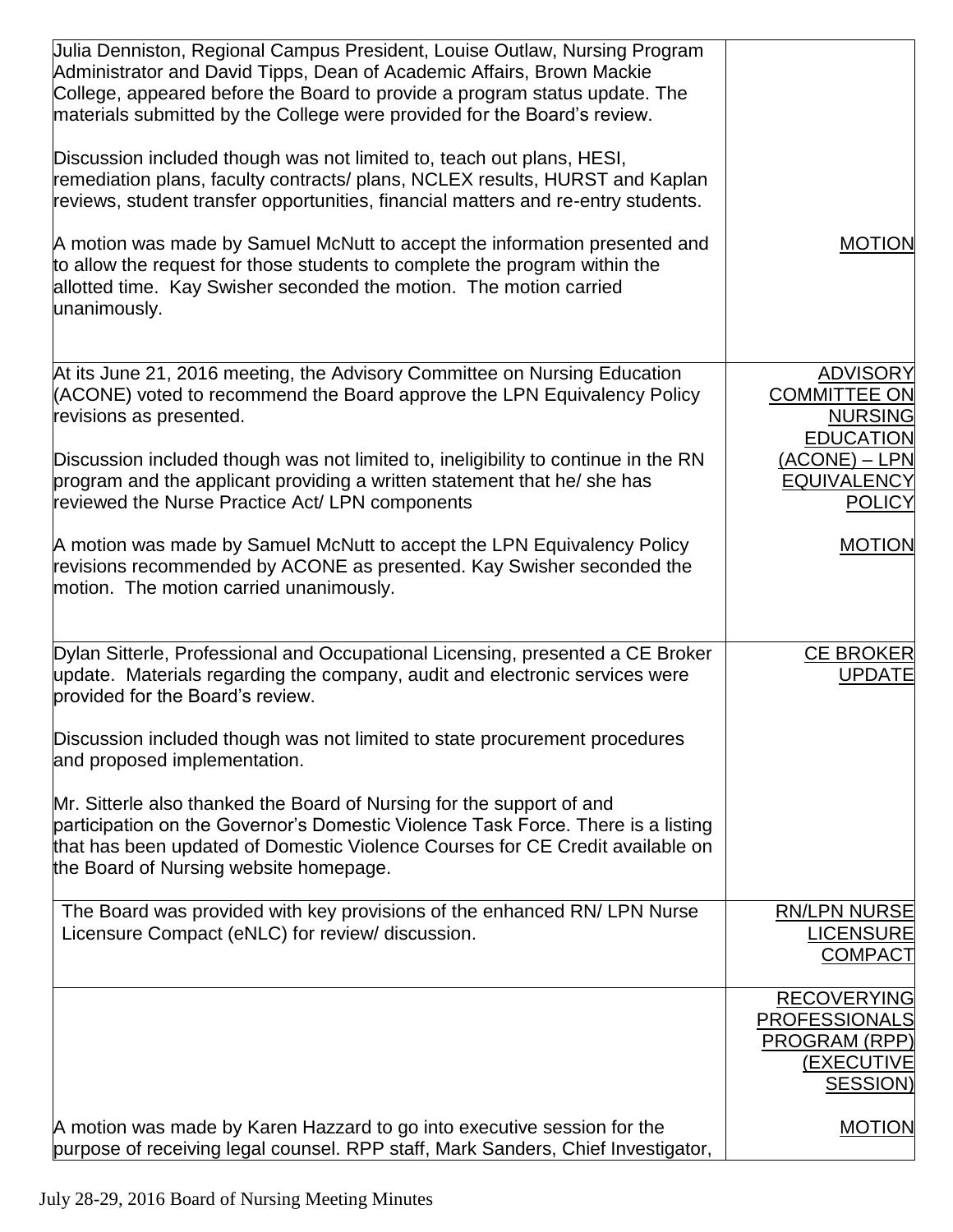| Office of Investigations and Enforcement (OIE) and Albert Almarode, OIE<br>Investigator were asked to stay. Neil Lipsitz seconded the motion. The motion<br>carried unanimously.                                                                                                                                                                                                                                               |                                                                                                                                |
|--------------------------------------------------------------------------------------------------------------------------------------------------------------------------------------------------------------------------------------------------------------------------------------------------------------------------------------------------------------------------------------------------------------------------------|--------------------------------------------------------------------------------------------------------------------------------|
| A motion was made by Samuel McNutt to leave executive session. Karen<br>Hazzard seconded the motion. The motion carried unanimously. No official<br>actions were taken during executive session.                                                                                                                                                                                                                               | <b>MOTION</b>                                                                                                                  |
| Christy Watson, Program Assistant, Board of Nursing presented a proposed<br>policy for the processing of CBC Rapbacks received.                                                                                                                                                                                                                                                                                                | <b>RAPBACK</b><br><b>PROCESS</b>                                                                                               |
| A motion was made by Karen Hazzard to go into executive session for the<br>purpose of receiving legal counsel. Members of the Office of Investigations<br>staff, Nancy Murphy, Board of Nursing (BON) Administrator, Roselind Bailey-<br>Glover, BON Licensing/ Compliance Supervisor and Christy Watson, BON<br>Program Assistant were requested to stay. Kay Swisher seconded the motion.<br>The motion carried unanimously. | <b>MOTION</b>                                                                                                                  |
| A motion was made by Samuel McNutt to leave executive session. Karen<br>Hazzard, Jan Burdette and Neil Lipsitz seconded the motion. The motion<br>carried unanimously. No official actions were taken during the executive<br>session.                                                                                                                                                                                         | <b>MOTION</b>                                                                                                                  |
| A motion was made by Sonya Ehrhardt to approve the proposed guidelines for<br>processing nursing licensee CBC updates Rap Back Program with the<br>amended changes discussed. Kay Swisher seconded the motion. The motion<br>carried.                                                                                                                                                                                          | <b>MOTION</b>                                                                                                                  |
| The National Council of State Boards of Nursing (NCSBN) Annual Meeting will<br>be held in Chicago, Illinois on August 16-19, 2016.                                                                                                                                                                                                                                                                                             | PRESIDENT'S<br><b>REPORT - NCSBN</b><br><b>ANNUAL MEETING/</b><br><b>DELEGATE</b><br><b>ASSEMBLY</b>                           |
| A motion was made by Samuel McNutt to give authority to Carol Moody and<br>Nancy Murphy the ability to vote in their best judgment at the 2016 Delegate<br>Assembly meeting. Karen Hazzard seconded the motion. The motion carried<br>unanimously.                                                                                                                                                                             | <b>MOTION</b>                                                                                                                  |
| The Board of Nursing has been requested to schedule the presentation of a<br>disciplinary matter/ hearing that is expected to take a full day.                                                                                                                                                                                                                                                                                 | PRESIDENT'S<br>REPORT-<br><b>SCHEDULING FOR</b>                                                                                |
| Discussion included though was not limited to the Board's availability for<br>quorum, the complexity of the matter and the possibility of adding a day to the<br>September BON meeting.                                                                                                                                                                                                                                        | <b>SEPTEMBER</b><br><b>MEETING AND FOR</b><br><b>FRIDAYS OF</b><br><b>FUTURE BOARD OF</b><br><b>NURSING</b><br><b>MEETINGS</b> |
| A motion was made by Samuel McNutt to approve the additional day to the<br>September 2016 Board meeting. Karen Hazzard seconded the motion. The<br>motion carried unanimously.                                                                                                                                                                                                                                                 | <b>MOTION</b>                                                                                                                  |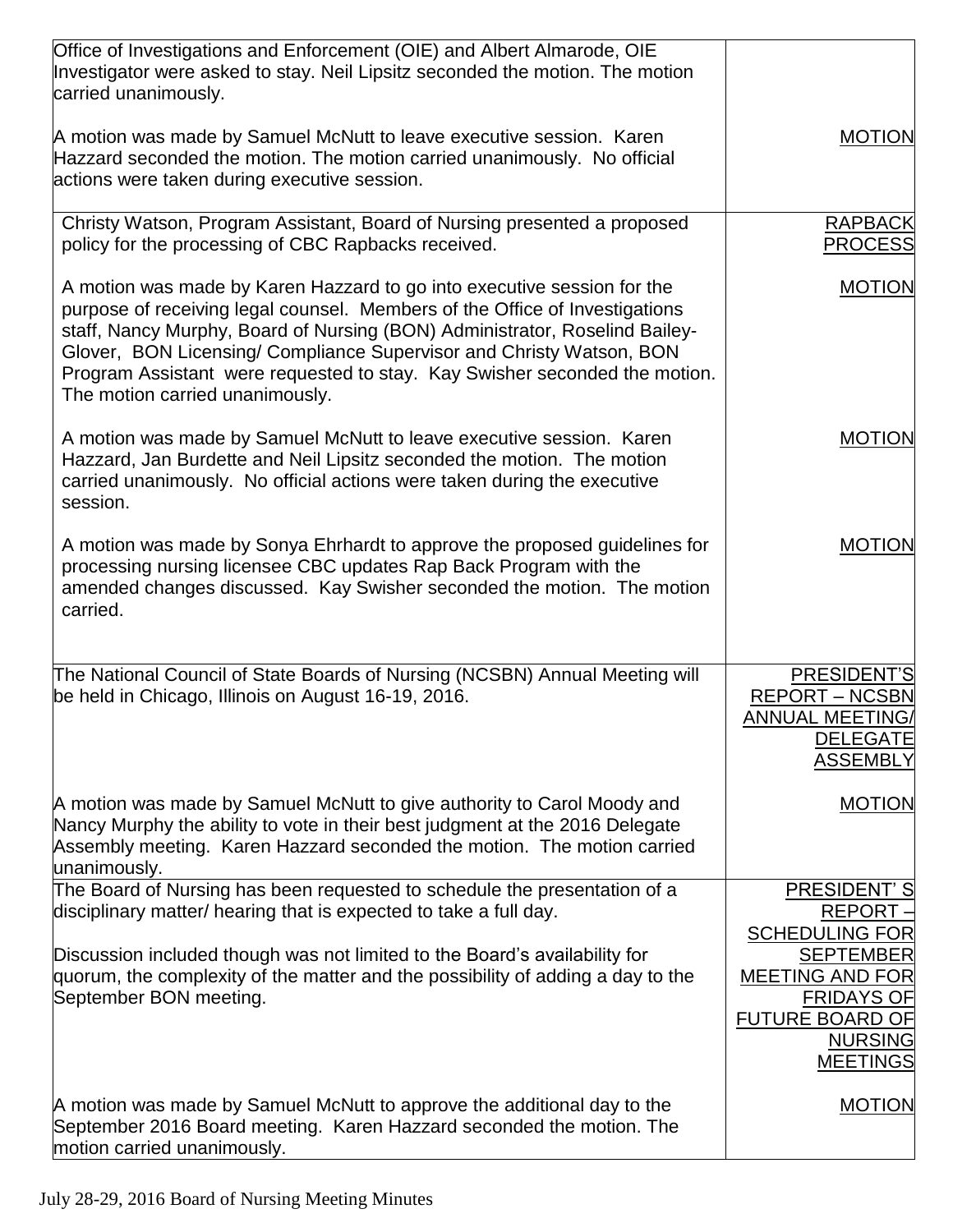| At its June 21, 2016 meeting, there was a quorum for the Advisory Committee<br>on Nursing Education (ACONE) meeting. After recusals for an agenda item,<br>there was not a quorum to conduct business for this item. The committee<br>requested that Nancy Murphy request the Board review the Applicant Program<br>Review section of the ACONE Charter. | PRESIDENT'S<br>REPORT-<br><b>ADVISORY</b><br><b>COMMITTEE ON</b><br><b>NURSING</b><br><b>EDUCATION</b> |
|----------------------------------------------------------------------------------------------------------------------------------------------------------------------------------------------------------------------------------------------------------------------------------------------------------------------------------------------------------|--------------------------------------------------------------------------------------------------------|
| Discussion included though was not limited to the current number of ACONE<br>members, the committee purpose, the number of vacancies on the committee<br>and the current nominations going forward for ACONE committee membership.                                                                                                                       | <b>CHARTER (ACONE)</b>                                                                                 |
| A motion was made by Samuel McNutt to table this request at this time. Kay<br>Swisher, Sonya Ehrhardt and Jan Burdette seconded the motion. The motion<br>carried unanimously.                                                                                                                                                                           | <b>MOTION</b>                                                                                          |
| At its July 14, 2016 meeting, the Board of Nursing (BON) Nominations<br>Committee reviewed the nominations forms and curriculum vitas for the<br>following:                                                                                                                                                                                              | <b>REPORT FROM THE</b><br><b>BOARD OF</b><br><b>NURSING</b><br><b>NOMINATIONS</b>                      |
| Reappoinment<br>Dr. Stephanie Burgess as the APRN Educator Representative on the Advanced<br><b>Practice Committee (APC)</b>                                                                                                                                                                                                                             | <b>COMMITTEE -</b><br><b>COMMITTEE</b><br><b>NOMINATIONS</b>                                           |
| <b>New Apppointments</b><br>Michael Blake Wilson as the Psychiatric/ Mental Health RN Representative on<br>the Nursing Practice and Standards Committee (NPSC)                                                                                                                                                                                           |                                                                                                        |
| Dr. Thayer McGahee as one of the BSN Educator Representatives on the<br>Advisory Committee on Nursing Education (ACONE)                                                                                                                                                                                                                                  |                                                                                                        |
| Trilla Mays as one of the ADN Educator Representatives on the ACONE                                                                                                                                                                                                                                                                                      |                                                                                                        |
| The Board of Nursing Nominations Committee recommended the Board<br>approve the one reappointment and three new appointments of the individuals<br>as outlined/ listed above. The documents were provided for the Board's review.                                                                                                                        |                                                                                                        |
| A motion was made by Neil Lipsitz to approve the slate of reappointment/ new<br>appointments as presented. Samuel McNutt seconded the motion. The motion<br>carried unanimously.                                                                                                                                                                         | <b>MOTION</b>                                                                                          |
| The 2017 Board of Nursing meeting dates were presented for the Board's<br>review/ approval.                                                                                                                                                                                                                                                              | 2017 BOARD OF<br><b>NURSING MEETING</b><br><b>CALENDAR</b>                                             |
| A motion was made by Samuel McNutt to accept the 2017 Board of Nursing<br>meeting dates as presented. Karen Hazzard seconded the motion. The motion<br>carried unanimously.                                                                                                                                                                              | <b>MOTION</b>                                                                                          |
| Nancy Murphy requested the Board approve her attendance at the National<br>Council of State Boards of Nursing (NCSBN) Nurse Licensure Cohort Meeting<br>September 22, 2016 in Chicago, IL and the Citizens Advocacy Council (CAC)<br>Telehealth Meeting September 16-19, 2016 in Portland, OR.                                                           | <b>NURSE LICENSURE</b><br><b>COHORT MEETING</b><br>AND THE CAC<br>TELEHEALTH<br><b>MEETING</b>         |
|                                                                                                                                                                                                                                                                                                                                                          |                                                                                                        |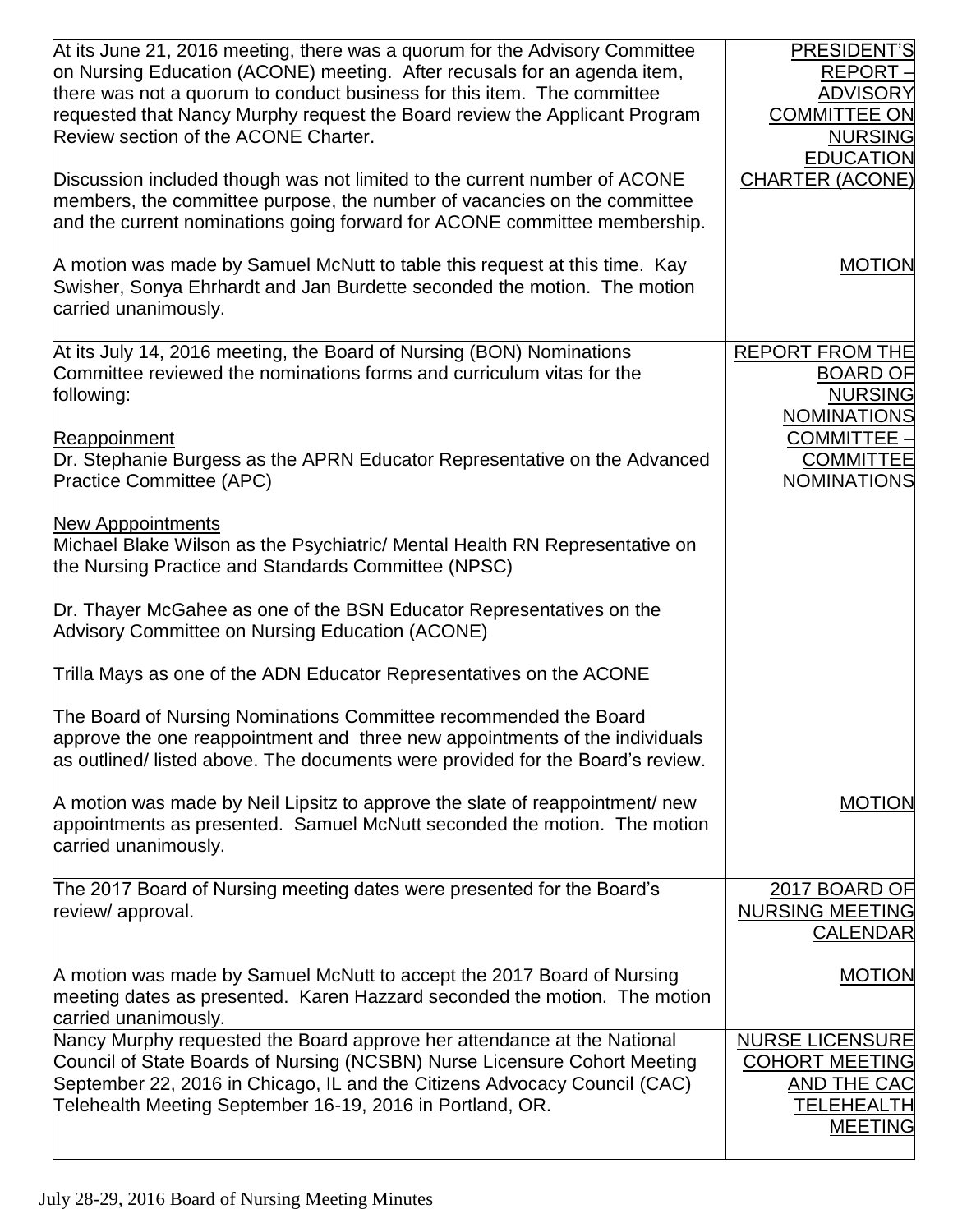| A motion was made by Neil Lipsitz to approve Nancy Murphy's attendance at<br>the two meetings. The motion was seconded by Jan Burdette. The motion<br>carried unanimously.                                                                                                                                                                                                                                                                                                                                             | <b>MOTION</b>                                                                                                                                                |
|------------------------------------------------------------------------------------------------------------------------------------------------------------------------------------------------------------------------------------------------------------------------------------------------------------------------------------------------------------------------------------------------------------------------------------------------------------------------------------------------------------------------|--------------------------------------------------------------------------------------------------------------------------------------------------------------|
| Donnell Jennings presented information regarding suggested revisions for the<br>probationary language being utilized in Board orders/ consent agreements.                                                                                                                                                                                                                                                                                                                                                              | <b>ADVICE</b><br>COUNSEL-<br><b>CONSENT</b><br><b>AGREEMENT</b><br>LANGUAGE -<br><b>CONTROLLED</b><br><b>SUBSTANCES</b>                                      |
| A motion was made by Samuel McNutt to approve the revised probationary<br>language revision as presented. The motion was seconded by JanBurdette. The<br>motion carried unanimously.                                                                                                                                                                                                                                                                                                                                   | <b>MOTION</b>                                                                                                                                                |
| Donnell Jennings, Advice Counsel, discussed processing cases with the Board's<br>decision for full evidentiary hearings as panel hearings. This matter would also<br>be related to the scheduling for the Friday agenda of future Board meetings.                                                                                                                                                                                                                                                                      | <b>ADVICE COUNSEL -</b><br><b>PANEL HEARINGS</b>                                                                                                             |
| A motion was made by Samuel McNutt to approve this process. Karen Hazzard<br>seconded the motion. The motion carried unanimously.                                                                                                                                                                                                                                                                                                                                                                                      | <b>MOTION</b>                                                                                                                                                |
| The Nursing Practice and Standards Committee (NPSC) recommended the<br>Board approve the new position statement Registered Nurses (RNs) Performing<br>Physical Examinations as presented.<br>Discussion included though was not limited to the numerous inquires that the<br>Board receives regarding this matter in various settings e.g. camps, sports<br>matters, insurance, facility matters, etc. and assessing information to provide for<br>a medical decision by a physician/ an authorized licensed provider. | <b>PROPOSED</b><br><b>POSITION</b><br>STATEMENT -<br><b>REGISTERED</b><br><b>NURSES (RNS)</b><br><b>PERFORMING</b><br><b>PHYSICAL</b><br><b>EXAMINATIONS</b> |
| A motion was made by Samuel McNutt to adopt the position statement<br>Registered Nurses (RNs) Performing Physical Examinations as presented. Neil<br>Lipsitz seconded the motion. The motion carried unanimously.                                                                                                                                                                                                                                                                                                      | <b>MOTION</b>                                                                                                                                                |
| Mark Sanders, Chief Investigator for the Office of Investigations and<br>Enforcement (OIE) presented the Investigative Review Committee (IRC) Report<br>with recommendations from its meetings held since the May 2016 Board<br>meeting.                                                                                                                                                                                                                                                                               | OFFICE OF<br><b>INVESTIGATIONS</b><br>AND<br><b>ENFORCEMENT</b><br>(OIE) (CLOSED                                                                             |
| The Disciplinary Sanctions Guidelines Matrix is used by the IRC in making these<br>recommendations.<br>Carol Moody abstained from the IRC report vote.                                                                                                                                                                                                                                                                                                                                                                 | <b>SESSION)</b>                                                                                                                                              |
| Mr. Sanders relayed that there are 36 dismissals listed on the report. Case<br>#2016-223 is being pulled at this time. A motion was made by Samuel McNutt<br>to approve 35 cases for Dismissal as recommended by the Investigative Review                                                                                                                                                                                                                                                                              | <b>MOTION</b>                                                                                                                                                |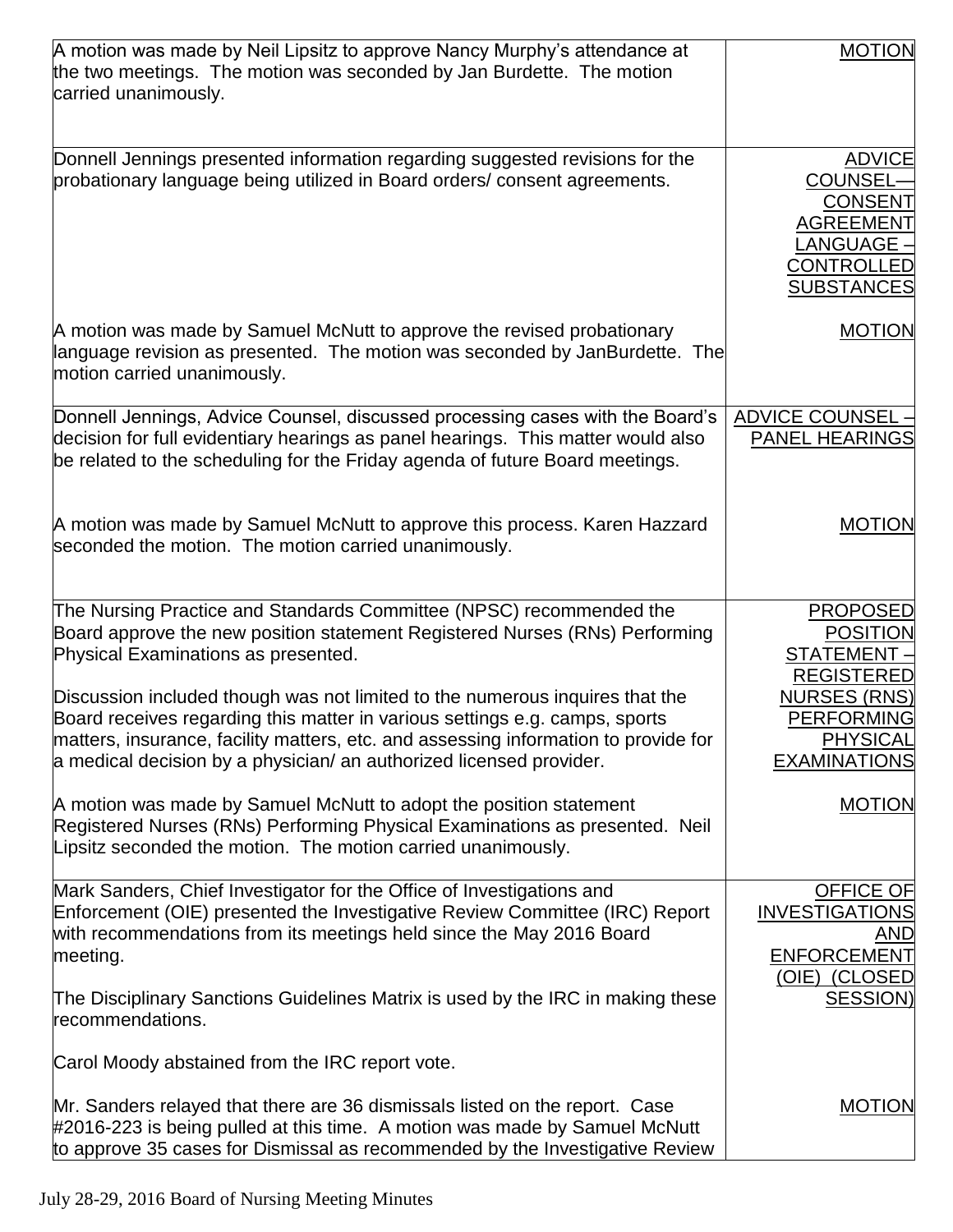| Committee (IRC) with the removal of #2016-223 as requested. Karen Hazzard<br>seconded the motion. The motion carried unanimously with the abstention of<br>Carol Moody.                                                                                                                                                                                                                                                       |                                                                                                        |
|-------------------------------------------------------------------------------------------------------------------------------------------------------------------------------------------------------------------------------------------------------------------------------------------------------------------------------------------------------------------------------------------------------------------------------|--------------------------------------------------------------------------------------------------------|
| 2 cases for Dismissal with Cease and Desist were presented for the Board's<br>review. A motion was made by Kay Swisher to approve the 2 cases for<br>dismissal with Cease and Desist as recommended by the IRC. Neil Lipsitz<br>seconded the motion. The motion carried unanimously with the abstention of<br>Carol Moody.                                                                                                    | <b>MOTION</b>                                                                                          |
| Mr. Sanders discussed the addition of case #2011-335 to the Formal Complaint<br>IRC report for a total of 49 presented. A motion was made by Samuel McNutt<br>for case #2015-378 and 2015-688 to be Board appearances. Eric Sellers<br>seconded the motion. The motion carried unanimously with the abstention of<br>Carol Moody.                                                                                             | <b>MOTION</b>                                                                                          |
| Mr. Sanders presented 15 Letters of Caution for Approval. A motion was made<br>by Samuel McNutt to pull case # 2015-511 and 2015-561 to be forwarded as<br>formal complaints with a board appearance/ board hearing. A motion was made<br>by Kay Swisher to accept the Letters of Caution with the changes as requested<br>by Samuel McNutt. The motion carried unanimously with the abstention of<br>Carol Moody.            | <b>MOTION</b>                                                                                          |
| Mr. Sanders presented the second quarter statistics.                                                                                                                                                                                                                                                                                                                                                                          |                                                                                                        |
| Respondents appeared before the Board. The Board reviewed Memoranda of<br>Agreement (MOA) stipulating to violations of the Nurse Practice Act to<br>determine disciplinary actions and reviewed recommendations from panel<br>hearings. Applicants for licensure appeared before the Board. The Board<br>reviewed disciplined reinstatement and reinstatement matters. The Board also<br>reviewed a worksite approval matter. | <b>HEARINGS</b><br><b>DISCIPLINE AND</b><br><b>APPLICATION</b><br><b>APPEARANCES</b><br>(CONFIDENTIAL) |
| In Case # 2015-336, respondent signed a Memorandum of Agreement (MOA).                                                                                                                                                                                                                                                                                                                                                        |                                                                                                        |
| A motion was made by Kay Swisher to go into executive session for the purpose<br>of receiving legal counsel. Samuel McNutt seconded the motion. The motion<br>carried unanimously.                                                                                                                                                                                                                                            | MOTION                                                                                                 |
| A motion was made by Samuel McNutt to leave executive session. Eric Sellers<br>seconded the motion. The motion carried unanimously. No official actions were<br>taken during executive session.                                                                                                                                                                                                                               | <b>MOTION</b>                                                                                          |
| In Case # 2015-336, a motion was made by Jacqueline Baer to adopt the MOA<br>with the following sanctions: private reprimand, continue RPP participation, a<br>\$500 fine payable within six months of the effective date of the Final Order and<br>completion of Ethics and Legal Aspects courses within six months of the<br>effective date of the Final Order.                                                             | <b>MOTION</b>                                                                                          |
| In Case # 2015-124, respondent signed a Memorandum of Agreement (MOA).                                                                                                                                                                                                                                                                                                                                                        |                                                                                                        |
| In Case $\#$ 2015-124, a motion was made by Samuel McNutt to accept the MOA<br>with the following sanctions: private reprimand, one-year suspension with stay<br>and completion of Legal Aspects and Ethics courses with six months. Karen                                                                                                                                                                                    | <b>MOTION</b>                                                                                          |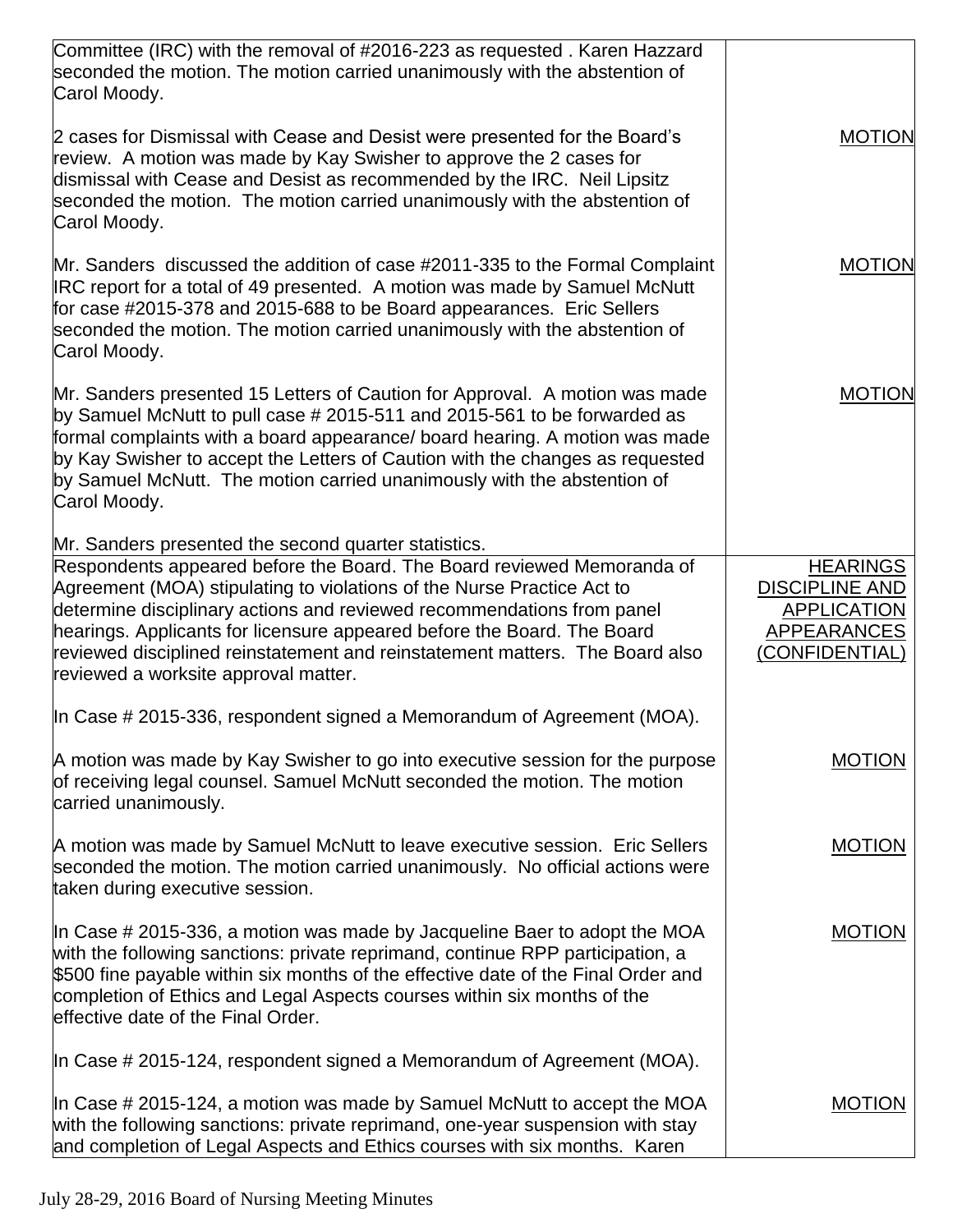| Hazzard seconded the motion.                                                                                                                                                                                                                                                                                                 |               |
|------------------------------------------------------------------------------------------------------------------------------------------------------------------------------------------------------------------------------------------------------------------------------------------------------------------------------|---------------|
| A motion was made by Samuel McNutt to go into executive session for the<br>purpose of receiving legal counsel. Karen Hazzard seconded the motion. The<br>motion carried unanimously.                                                                                                                                         | <b>MOTION</b> |
| A motion was made by Samuel McNutt to leave executive session. Kay<br>Swisher seconded the motion. The motion carried unanimously. No official<br>actions were taken during executive session.                                                                                                                               | <b>MOTION</b> |
| In Case $\#$ 2015-124, a motion was made by Eric Sellers to adopt the MOA with<br>the following sanctions: private reprimand and completion of Legal Aspects and<br>Ethics courses with six months of the Final Order. Jan Burdette, Samuel McNutt<br>and Karen Hazzard seconded the motion. The motion carried unanimously. | <b>MOTION</b> |
| In Case #2013-377, a panel hearing was held May 24, 2016.                                                                                                                                                                                                                                                                    |               |
| In Case #2013-377, a motion was made by Samuel McNutt to accept the panel<br>hearing recommendation. Jacqueline Baer seconded the motion. The motion<br>carried unanimously.                                                                                                                                                 | <b>MOTION</b> |
| In Case #2013-195, a panel hearing was held April 26, 2016.                                                                                                                                                                                                                                                                  |               |
| In Case #2013-195, a motion was made by Samuel McNutt to accept the panel<br>hearing recommendation. Jacqueline Baer seconded the motion. The motion<br>carried unanimously.                                                                                                                                                 | <b>MOTION</b> |
| In Case #2013-417, the request for modification to an existing consent<br>agreement was withdrawn.                                                                                                                                                                                                                           |               |
| In Case #2016-468, a panel hearing was held April 12, 2016.                                                                                                                                                                                                                                                                  |               |
| In Case #2016-468, a motion was made by Kay Swisher to accept the panel<br>hearing recommendation. Samuel McNutt seconded the motion. The motion<br>carried unanimously.                                                                                                                                                     | <b>MOTION</b> |
| In Case #2014-238, a panel hearing was held April 12, 2016.                                                                                                                                                                                                                                                                  |               |
| In Case #2014-238, a motion was made by Samuel McNutt to accept the panel<br>hearing recommendation. Kay Swisher seconded the motion. The motion<br>carried unanimously.                                                                                                                                                     | <b>MOTION</b> |
| In Case #2014-289, a panel hearing was held May 24, 2016.                                                                                                                                                                                                                                                                    |               |
| In Case #2014-289, a motion was made by Samuel McNutt to accept the panel<br>hearing recommendation. Kay Swisher seconded the motion. The motion<br>carried unanimously.                                                                                                                                                     | <b>MOTION</b> |
| In Case #2014-120, a panel hearing was held May 24, 2016.                                                                                                                                                                                                                                                                    |               |
| In Case #2014-120, a motion was made by Kay Swisher to accept the panel<br>hearing recommendation. Karen Hazzard seconded the motion. The motion                                                                                                                                                                             | <b>MOTION</b> |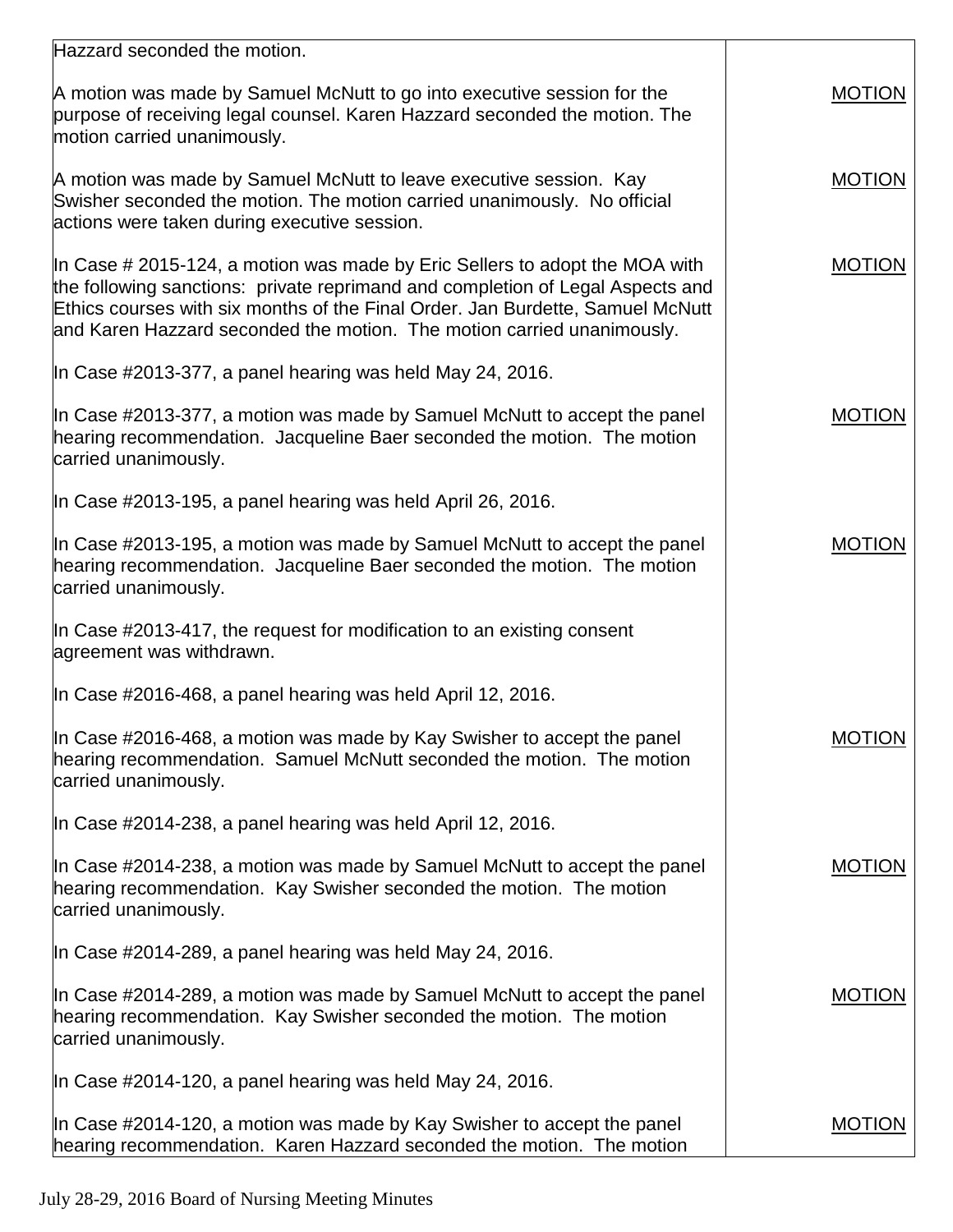| carried unanimously.                                                                                                                                                                                                                                                                                                                                                                                       |               |
|------------------------------------------------------------------------------------------------------------------------------------------------------------------------------------------------------------------------------------------------------------------------------------------------------------------------------------------------------------------------------------------------------------|---------------|
| In Case #2012-281, an applicant for licensure as a practical nurse by disciplined<br>reinstatement appeared before the Board. The applicant/ respondent signed a<br>Memorandum of Agreement (MOA).                                                                                                                                                                                                         |               |
| A motion was made by Kay Swisher to go into executive session for the purpose<br>of receiving legal counsel. Samuel McNutt seconded the motion. The motion<br>carried unanimously.                                                                                                                                                                                                                         | <b>MOTION</b> |
| A motion was made by Neil Lipsitz to leave executive session. Samuel McNutt<br>and Jan Burdette seconded the motion. The motion carried unanimously. No<br>official actions were taken during executive session.                                                                                                                                                                                           | <b>MOTION</b> |
| In Case #2012-281, a motion was made by Kay Swisher to adopt the MOA with<br>the following sanctions: public reprimand and completion of Ethics and Legal<br>Aspects courses within six months of the date of the Final Order and to grant<br>licensure. The motion was second by Samuel McNutt. The motion carried<br>unanimously.                                                                        | <b>MOTION</b> |
| In Case #2012-292, an applicant for licensure as a registered nurse by<br>disciplined reinstatement appeared before the Board. The applicant/<br>respondent signed an MOA.                                                                                                                                                                                                                                 |               |
| A motion was made by Samuel McNutt to go into executive session for the<br>purpose of receiving legal counsel. Karen Hazzard and Neil Lipsitz seconded<br>the motion. The motion carried unanimously.                                                                                                                                                                                                      | <b>MOTION</b> |
| A motion was made by Kay Swisher to leave executive session. James Mallory<br>seconded the motion. The motion carried unanimously. No official actions were<br>taken during executive session.                                                                                                                                                                                                             | <b>MOTION</b> |
| In Case #2012-292, a motion was made by Karen Hazzard to lift the TSO, grant<br>licensure and adopt the MOA with the following sanctions: public reprimand,<br>continued participation in RPP, a \$500 civil penalty and Legal Aspects and<br>Ethics courses to be paid/ completed within six months of the Final Order date.<br>The motion was seconded by Samuel McNutt. The motion carried unanimously. | <b>MOTION</b> |
| Applicants for licensure appeared before the Board. The Board reviewed<br>reinstatement and disciplinary reinstatement matters.                                                                                                                                                                                                                                                                            |               |
| An applicant for licensure as a registered nurse by disciplined reinstatement<br>appeared before the Board.                                                                                                                                                                                                                                                                                                |               |
| A motion was made by Samuel McNutt to go into executive session for the<br>purpose of receiving legal counsel. The Board requested for Nancy Murphy and<br>Christie Watson to remain. Neil Lipsitz seconded the motion. The motion carried<br>unanimously.                                                                                                                                                 | <b>MOTION</b> |
| A motion was made by Samuel McNutt to leave executive session. Karen<br>Hazzard seconded the motion. The motion carried unanimously. No official<br>actions were taken during executive session.                                                                                                                                                                                                           | <b>MOTION</b> |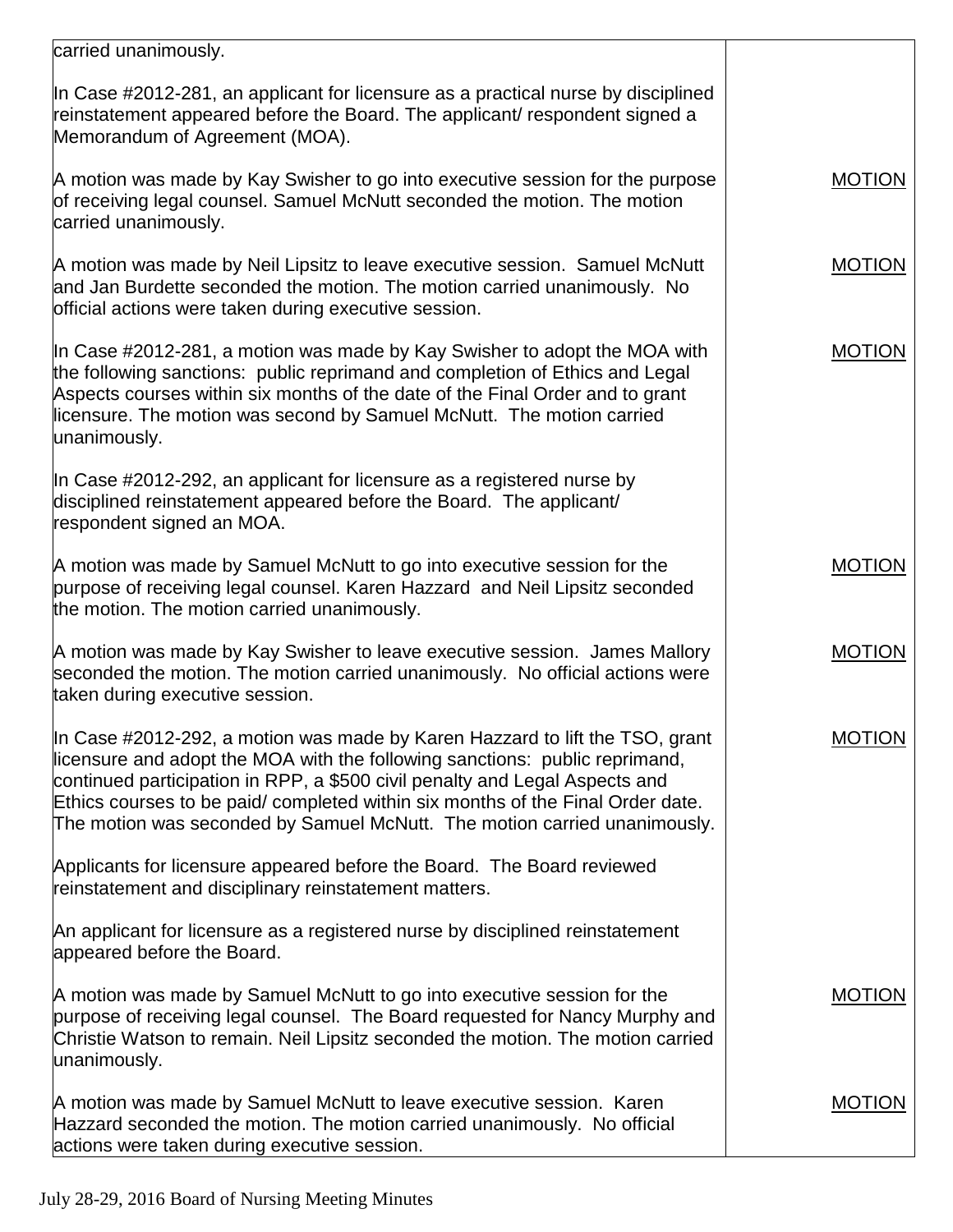| A motion was made by Kay Swisher to grant a temporary license for the<br>purpose of completing refresher course work and to return then return to the<br>Board upon course completion. Karen Hazzard seconded the motion. The<br>motion carried unanimously. | <b>MOTION</b>    |
|--------------------------------------------------------------------------------------------------------------------------------------------------------------------------------------------------------------------------------------------------------------|------------------|
| An applicant for licensure as a practical nurse by reinstatement appeared before<br>the Board.                                                                                                                                                               |                  |
| A motion was made by Samuel McNutt to go into executive session for the<br>purpose of receiving legal counsel. Karen Hazzard seconded the motion. The<br>motion carried unanimously.                                                                         | <b>MOTION</b>    |
| A motion was made by James Mallory to leave executive session. Samuel<br>McNutt seconded the motion. The motion carried unanimously. No official<br>actions were taken during executive session.                                                             | <b>MOTION</b>    |
| A motion was made by Jacqueline Baer to grant licensure and to enroll in the<br>RPP program. Samuel McNutt seconded the motion. The motion carried<br>unanimously.                                                                                           | <b>MOTION</b>    |
| A motion was made by James Mallory to adjourn the meeting at 3:20 p.m. Kay                                                                                                                                                                                   | <b>MOTION TO</b> |
| Swisher seconded the motion. The motion carried unanimously.                                                                                                                                                                                                 | <b>ADJOURN</b>   |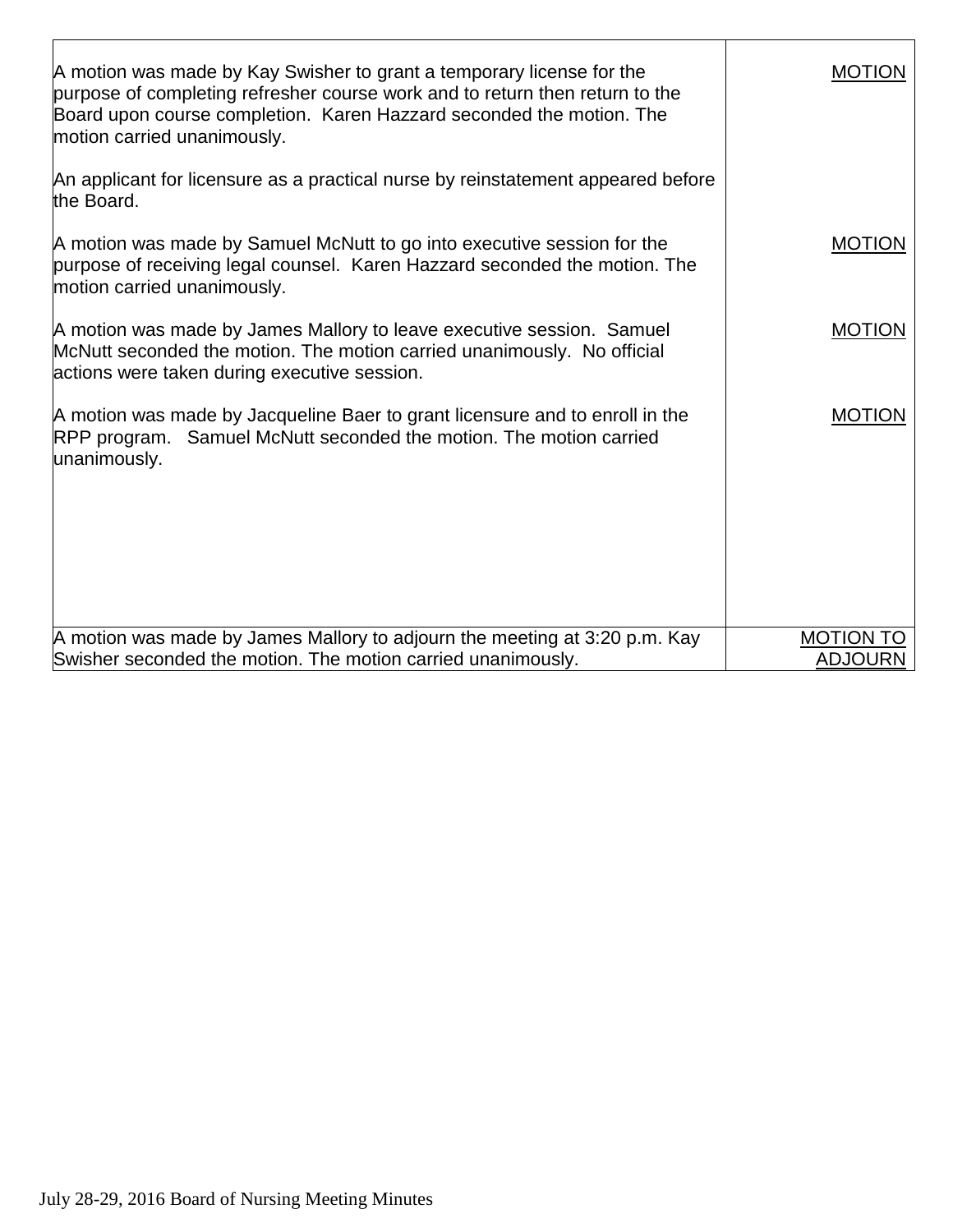## **Friday, July 29, 2016**

| Friday, July 29, 2016                                                                                                                                                                                                                                                                                                                                                                | <b>HEARINGS</b>                                                              |
|--------------------------------------------------------------------------------------------------------------------------------------------------------------------------------------------------------------------------------------------------------------------------------------------------------------------------------------------------------------------------------------|------------------------------------------------------------------------------|
| Applicants for licensure appeared before the Board. The Board reviewed<br>exam, reinstatement and renewal application matters. The Board also reviewed<br>a modification matter. A Respondent appeared before the Board. The Board<br>reviewed a Memoranda of Agreement (MOA) stipulating to violations of the<br>Nurse Practice Act to determine disciplinary actions.              | <b>DISCIPLINE AND</b><br><b>APPLICATION</b><br>APPEARANCES<br>(CONFIDENTIAL) |
| An applicant for licensure as a registered nurse by reinstatement appeared<br>before the Board.                                                                                                                                                                                                                                                                                      |                                                                              |
| A motion was made by Samuel McNutt to go into executive session for the<br>purpose of receiving legal counsel. Jan Burdette seconded the motion. The<br>motion carried unanimously.                                                                                                                                                                                                  | <b>MOTION</b>                                                                |
| A motion was made by Samuel McNutt to leave executive session. Kay<br>Swisher seconded the motion. The motion carried unanimously. No official<br>actions were taken during executive session.                                                                                                                                                                                       | <b>MOTION</b>                                                                |
| A motion was made by Jacqueline Baer to deny reinstatement of license.<br>Samuel McNutt and Neil Lipsitz seconded the motion. The motion carried<br>unanimously.                                                                                                                                                                                                                     | <b>MOTION</b>                                                                |
| In Case # 2014-356, respondent signed a Memorandum of Agreement (MOA).                                                                                                                                                                                                                                                                                                               |                                                                              |
| A motion was made by Kay Swisher to go into executive session for the<br>purpose of receiving legal counsel. Samuel McNutt seconded the motion.<br>The motion carried unanimously.                                                                                                                                                                                                   | <b>MOTION</b>                                                                |
| A motion was made by Samuel McNutt to leave executive session. Neil<br>Lipsitz seconded the motion. The motion carried unanimously. No official<br>actions were taken during executive session.                                                                                                                                                                                      | <b>MOTION</b>                                                                |
| In Case #2014-356, a motion was made by Kay Swisher to accept the MOA and<br>require a psychiatric evaluation by a board-approved psychiatrist within six<br>months of today's meeting. Respondent is to return to the Board upon<br>completion of the evaluation. Sanctions will be deferred until that time. Karen<br>Hazzard seconded the motion. The motion carried unanimously. | MOTION                                                                       |
| A registered nurse licensee appeared before the Board regarding a "yes"<br>response on his/ her renewal application.                                                                                                                                                                                                                                                                 |                                                                              |
| A motion was made by Karen Hazzard to go into executive session for the<br>purpose of receiving legal counsel. The Board requested to allow Nancy<br>Murphy and Christie Watson to remain. Samuel McNutt seconded the motion.<br>The motion carried unanimously.                                                                                                                     | <b>MOTION</b>                                                                |
| A motion was made by Samuel McNutt to leave executive session. Neil Lipsitz<br>and Jan Burdette seconded the motion. The motion carried unanimously. No<br>official actions were taken during executive session.                                                                                                                                                                     | <b>MOTION</b>                                                                |
| A motion was made by Samuel McNutt to grant renewed licensure. Sonya                                                                                                                                                                                                                                                                                                                 | <b>MOTION</b>                                                                |